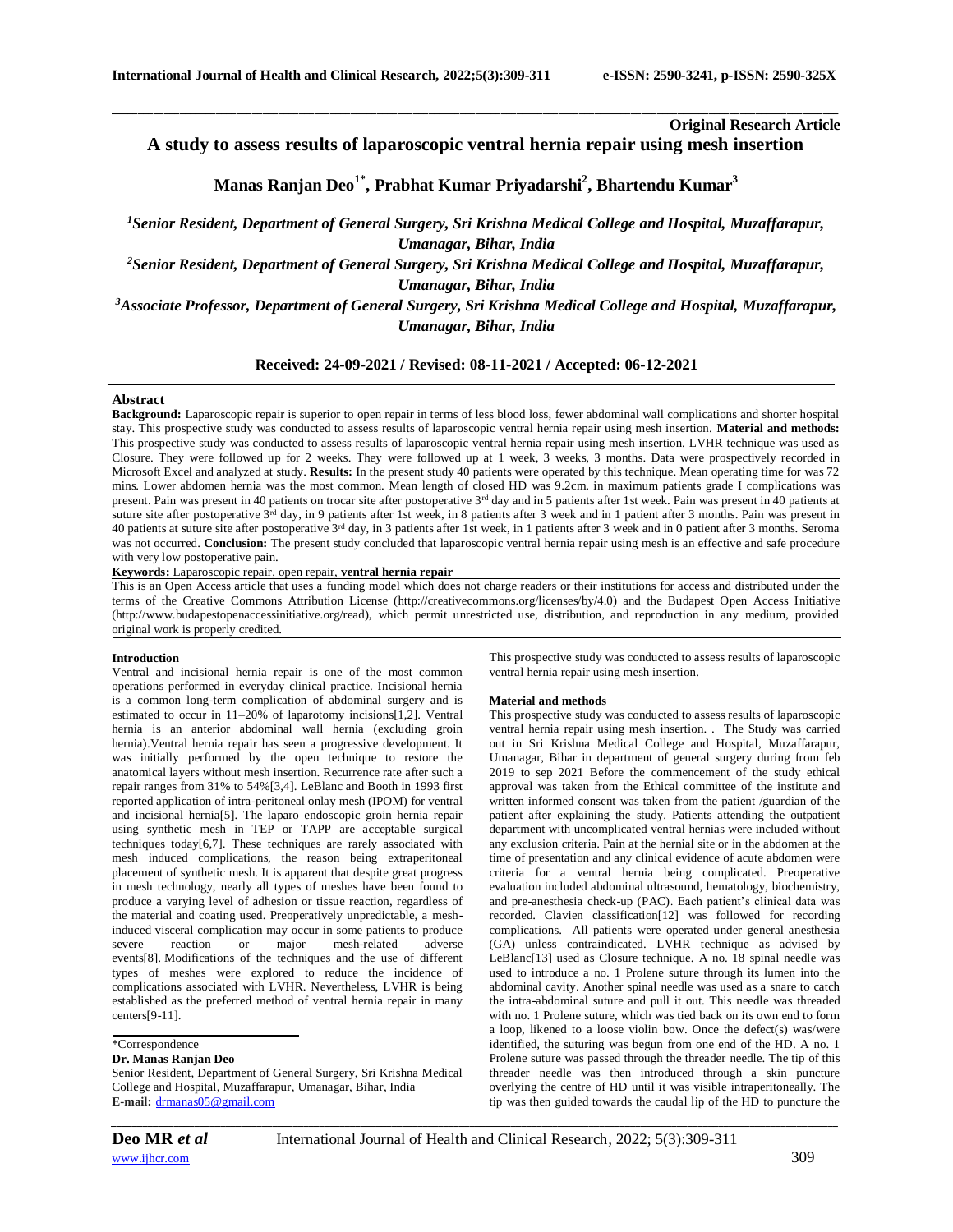myofascial tissue 1 cm from the edge of the HD. The suture was pushed further through the needle to hang free intraperitoneally. The snare needle was then introduced in a similar manner from the same skin puncture to the caudal lip of the HD. The myofascial tissue was similarly punctured 1 cm from the previous puncture site at the same distance from the edge of the HD. The suture from the threader needle was grasped loosely through the loop of snare needle with the help of dissector. Both the needles were now pulled out from the skin. This led both the free ends of the suture to come out of skin. Under laparoscopic vision both the free ends of Prolene suture were now pulled and drawn back into the peritoneal cavity. The snare needle was then guided to the cephalic lip of the HD through the same skin puncture in a manner similar to that used for the caudal lip. The free ends were then grasped and pulled through the myofascial tissue and skin, one at a time. It was ensured that the two bites in the cephalic lip were 1 cm from each other as well as from the edge of the HD. This process was repeated to place these double-breasting sutures at 1-cm interval from separate skin puncture wounds. An adequate number of these sutures were placed to ensure approximation of the caudal and cephalic lip of the HD. The HD length was measure by using spinal needle placed at corners[14]. The sutures were not tied to allow introduction of mesh through the open HD. A transcutaneous 10-mm trocar (T10) was placed through the HD for intraperitoneal insertion of an adequately size (to provide[4 cm overlap) rolled-up mesh in a traditional manner. The free ends of DBS sutures were now pulled up with simultaneous withdrawal of T10. This prevented loss of capnoperitoneum. The mesh was spread so as to lie on the underlying omentum. Capnoperitoneum was abolished to facilitate the tensionfree tying of the DBS sutures. The DBS sutures were then tied to complete ''vest-over-pant'' (VOP) closure of the HD. The sutures were tied gently to achieve only approximation and not tight closure so as to avoid tension. The capnoperitoneum was reinflated and sutured HD observed for any evidence of bleeding or cutting through. This was done after raising the pressure to 20–25 mmHg for 1 min or more as permitted by the anesthetist. The knots were buried in the

\_\_\_\_\_\_\_\_\_\_\_\_\_\_\_\_\_\_\_\_\_\_\_\_\_\_\_\_\_\_\_\_\_\_\_\_\_\_\_\_\_\_\_\_\_\_\_\_\_\_\_\_\_\_\_\_\_\_\_\_\_\_\_\_\_\_\_\_\_\_\_\_\_\_\_\_\_\_\_\_\_\_\_\_\_\_\_\_\_\_\_\_\_\_\_\_\_\_\_\_\_\_\_\_\_\_\_\_\_\_\_\_\_\_\_\_\_\_\_\_\_\_\_\_\_\_\_\_\_\_\_\_\_\_\_\_\_\_\_\_ subcutaneous space. The mesh was then unrolled, positioned, centered over the defect, and secured in place by use of corner tackers. An adequate number of transmyofascial sutures (2-0 nylon) placed at 4–5 cm interval was used to transfix the mesh. These were applied using the spinal needles. Procedure was completed in usual manner. Skin incision of T10 was closed with skin stapler as were the skin site of 5 mm ports. After dressing, the abdomen was given a binder support. Patients were assessed for recovery from GA by the anesthetist. They were given sips of liquids thereafter. They were discharged once they could walk to toilets, take care of their garments, and pass urine. Paracetamol 650 mg six-hourly was prescribed. Need for additional analgesia, i.e., diclofenac (nonsteroidal anti-inflammatory drug, NSAID) was monitored by patient themselves if pain persisted and was more than 5 on visual analogue scale (VAS). This was recorded as an indicator of significant pain (SP). They were followed up for 2 days with instruction to progressively resume their diet from liquid to soft to normal in 2 days. They were advised to wear the binder only for significant pain on movements for up to 3 weeks. They were followed up at third postoperative day, 1 week, 3 weeks, 3 months. Data were prospectively recorded in Microsoft Excel and analyzed at study.

## **Results**

In the present study 40 patients were operated by this technique. Mean operating time for LVHR was 72 mins. Lower abdomen hernia was the most common. Mean length of closed HD was 9.2cm. in maximum patients grade I complications was present. Pain was present in 40 patients on trocar site after postoperative 3rd day and in 5 patients after 1st week. Pain was present in 40 patients at suture site after postoperative  $3<sup>rd</sup>$  day, in 9 patients after 1st week, in 8 patients after 3 week and in 1 patient after 3 months. Pain was present in 40 patients at suture site after postoperative 3rd day, in 3 patients after 1st week, in 1 patients after 3 week and in 0 patient after 3 months. Seroma was not occurred.

| Table 1: Operative data       |         |  |  |  |
|-------------------------------|---------|--|--|--|
| <b>Variables</b>              |         |  |  |  |
| Operating Mean time (min)     | 72 mins |  |  |  |
| Type of hernia                |         |  |  |  |
| Umbilical                     | 10      |  |  |  |
| Incisional                    | 12      |  |  |  |
| Lower abdomen                 | 18      |  |  |  |
| Upper abdomen                 |         |  |  |  |
| Mean Length of closed HD (cm) |         |  |  |  |
| No. of defects                | 9.2cm   |  |  |  |
| Complications                 |         |  |  |  |
| Grade I                       | 11      |  |  |  |
| Grade II                      |         |  |  |  |
| Grade III/V                   |         |  |  |  |

| No. of defects | 9.2cm |  |  |  |
|----------------|-------|--|--|--|
| Complications  |       |  |  |  |
| Grade I        | 11    |  |  |  |
| Grade II       |       |  |  |  |
| Grade III/V    |       |  |  |  |
|                |       |  |  |  |

|  | Table 2: Postoperative data |  |
|--|-----------------------------|--|
|  |                             |  |

| Postoperative data | $3rd$ day | $1st$ week | $3rd$ week | 3 months |
|--------------------|-----------|------------|------------|----------|
| Pain               |           |            |            |          |
| Trocar site        |           |            |            |          |
| Suture site        |           |            |            |          |
| HD site            |           |            |            |          |
| Seroma             |           |            |            |          |

#### **Discussion**

Since the first report of Le Blanc K (1993)[5], laparoscopic ventral hernia repair has expanded worldwide in relation to benefits of the mininvasive approach: absence of intraparietal dissection, absence of postoperative immobilization, lower risk of broncho-pulmonary complications, lesser abdominal pain and lesser abdominal wall complications respect to open technique; these clinical benefits were identified unequivocally by many retrospective and prospective comparative studies between laparoscopy and laparotomy[14-16].

In the present study 40 patients were operated by this technique. Mean operating time for LVHR was 72 mins. Lower abdomen hernia was the most common. Mean length of closed HD was 9.2cm. In maximum patients grade I complications was present. Pain was present in 40 patients on trocar site after postoperative 3<sup>rd</sup> day and in 5 patients after 1st week. Pain was present in 40 patients at suture site after postoperative  $3^{rd}$  day, in 9 patients after 1st week, in 8 patients after 3 week and in 1 patient after 3 months. Pain was present in 40 patients at suture site after postoperative  $3<sup>rd</sup>$  day, in 3 patients after 1st

*\_\_\_\_\_\_\_\_\_\_\_\_\_\_\_\_\_\_\_\_\_\_\_\_\_\_\_\_\_\_\_\_\_\_\_\_\_\_\_\_\_\_\_\_\_\_\_\_\_\_\_\_\_\_\_\_\_\_\_\_\_\_\_\_\_\_\_\_\_\_\_\_\_\_\_\_\_\_\_\_\_\_\_\_\_\_\_\_\_\_\_\_\_\_\_\_\_\_\_\_\_\_\_\_\_\_\_\_\_\_\_\_\_\_\_\_\_\_\_\_\_\_\_\_\_\_\_\_\_\_\_\_\_\_\_\_\_\_\_\_*